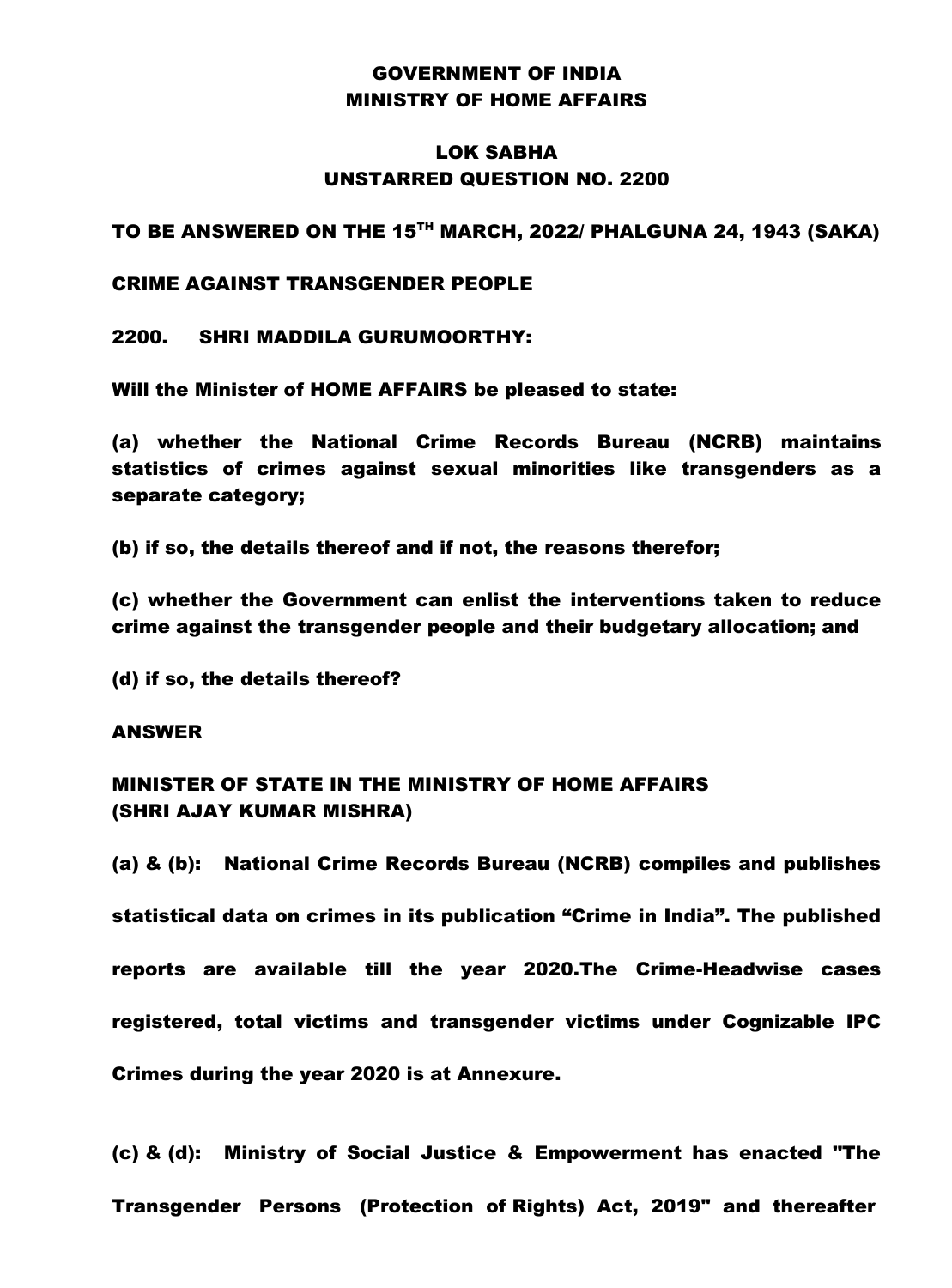Transgender Persons (Protection of Rights) Rules, 2020 have been formulated. Under the Act, any act of violence, mental or physical, against a transgender person is punishable.

Further, "Police" and "Public Order" are State subjects under the Seventh Schedule to the Constitution of India. The responsibilities to maintain law and order, protection of life and property of the citizens including investigation and prosecution of crime against transgenders rest with the respective State Governments. The State Governments are competent to deal with such offences under the extant provisions of laws. However, Ministry of Home Affairs has issued an advisory to all States/ UTs with a request to initiate necessary measures in terms of the Transgender Persons (Protection of Rights) Act and Rules and undertake necessary sensitization programmes for the Police officials.

Ministry of Social Justice and Empowerment has launched a scheme "SMILE - Support for Marginalized Individuals for Livelihood and Enterprise", which includes sub-scheme 'Comprehensive Rehabilitation for Welfare of Transgender Persons'. The focus of the sub-scheme is on rehabilitation, provision of medical facilities and intervention, counselling, education, skill development, economic linkages to the transgender persons. The sub-scheme also has a provision of Transgender Protection

-2-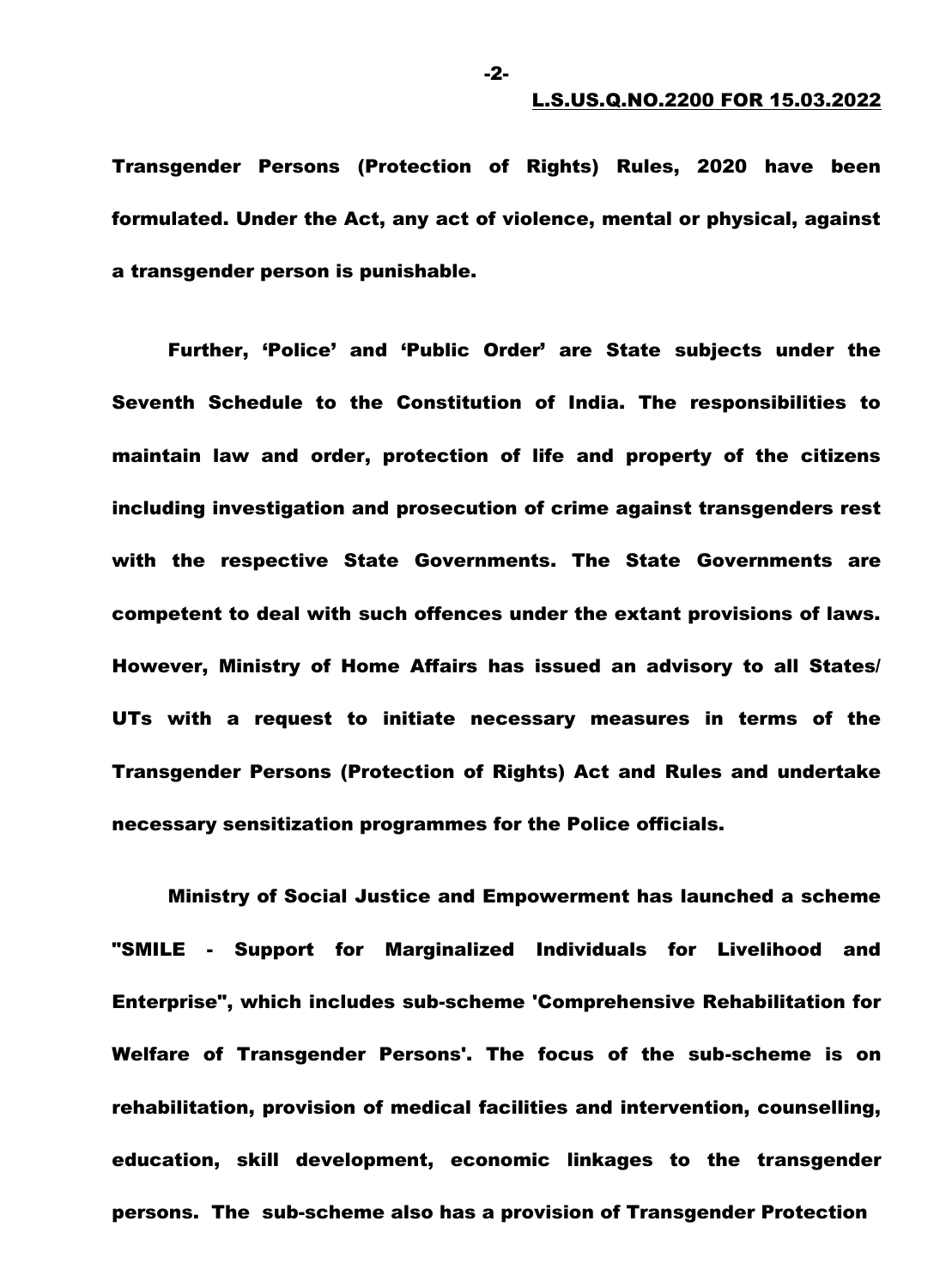Cell under Director General of Police of every State/UT to monitor cases of offences against Transgender persons and to ensure timely registration, investigation and prosecution of such offences. The total budget of Subscheme 'Comprehensive Rehabilitation for Welfare of Transgender Persons' is Rs. 265 crores from the Financial Years 2021-22 to 2025-26.

\*\*\*\*\*\*\*\*\*